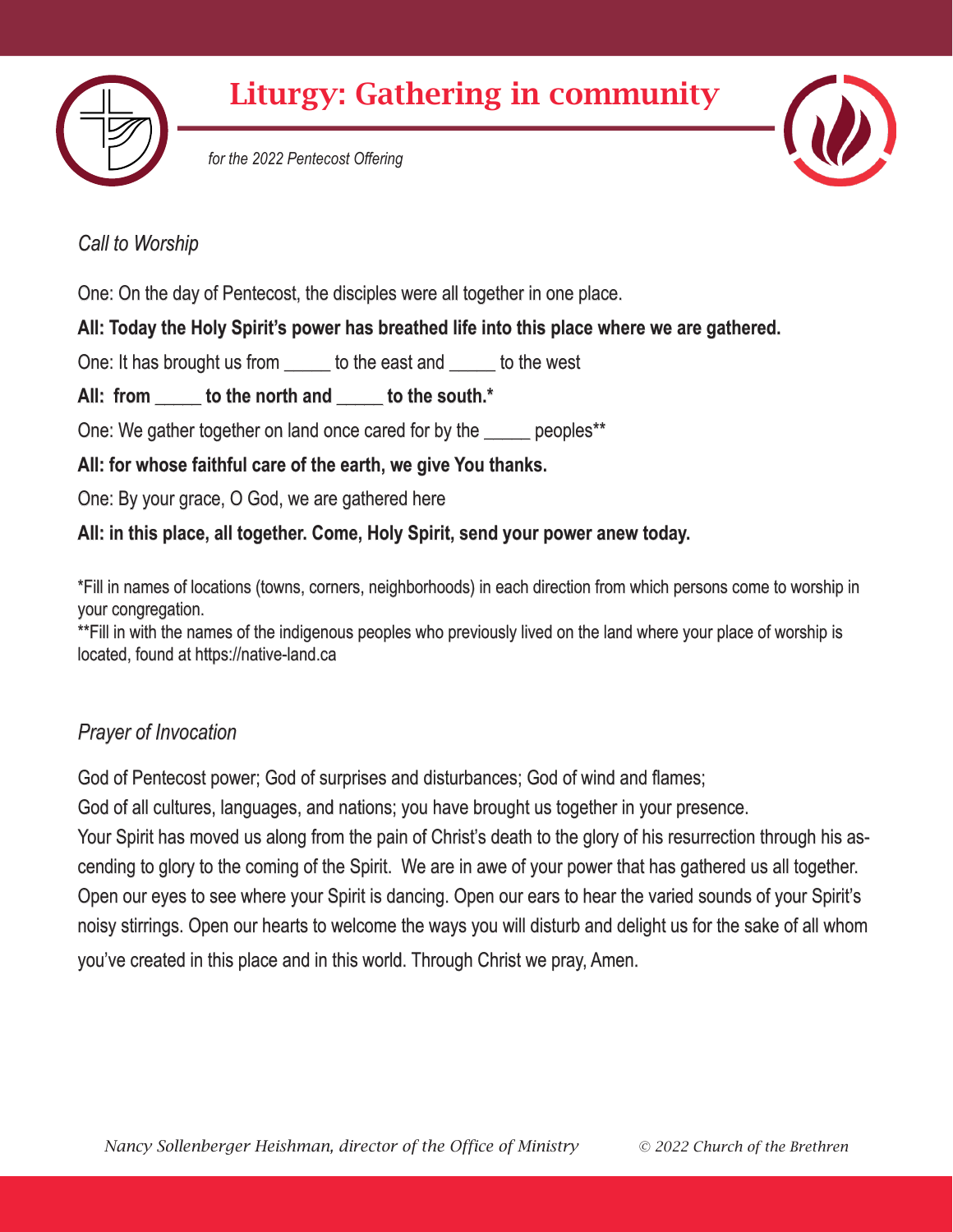### *Suggested hymns and songs*

*"What is this place" – Hymnal: A Worship Book #1 "O Holy Spirit, making whole" – Hymnal: A Worship Book #300 "Joys are flowing like a river" – Hymnal: A Worship Book #301 "In Christ there is no east or west" – Hymnal: A Worship Book #306 "For everyone born" – Words by Shirley Erena Murray. Music by Lori True. https://www.youtube.com/watch?v=aYQus85djK8 Available for purchase at: https://www.morningstarmusic.com/for-everyone-born-50-5011.html "Sing a new world into being" – Mennonite hymnal, Voices Together #809 Words by Mary Louise Bringle, 2006 GIA Publications. Tune by Ludwig von Beethoven. https://www.youtube.com/watch?v=JcLriNam9l8 Available for purchase at: https://www.giamusic.com/store/resource/sing-a-new-world-into-being-pdf-d686153*

#### *Offering Invitation*

The season of Pentecost is an opportune time to give thanks for God's diverse abundance. The work of the Spirit is revealed in the rich variety of persons drawn to our congregations. Each person brings a unique story, welcomed gifts, new experiences, deep needs, and vast potential. Being "all together" can certainly be messy and difficult. It can also be exhilarating and joyful. The Pentecost community is one that gives thanks for this diversity. It cultivates and expands all persons' gifts, shares its abundance with the neighborhood, plants seeds and tends them faithfully, and gives away its life for the sake of God's dreams being realized in the world.

Our partnership in the faithful stewardship of all that God has given us enables new faith communities to be planted and existing ones revitalized. We can join with other congregations across the denomination in supporting the calling, training, and sustaining of ministers. We can do our part to welcome and nurture youth and young adults as they lead the church today. Our gifts help to fulfill the biblical mandate to be "separate no more," breaking down barriers of class, race, language, and culture. Let us boldly, generously, and courageously allow our lives to become transformed so that God is pleased to dwell among us, all together in this place.